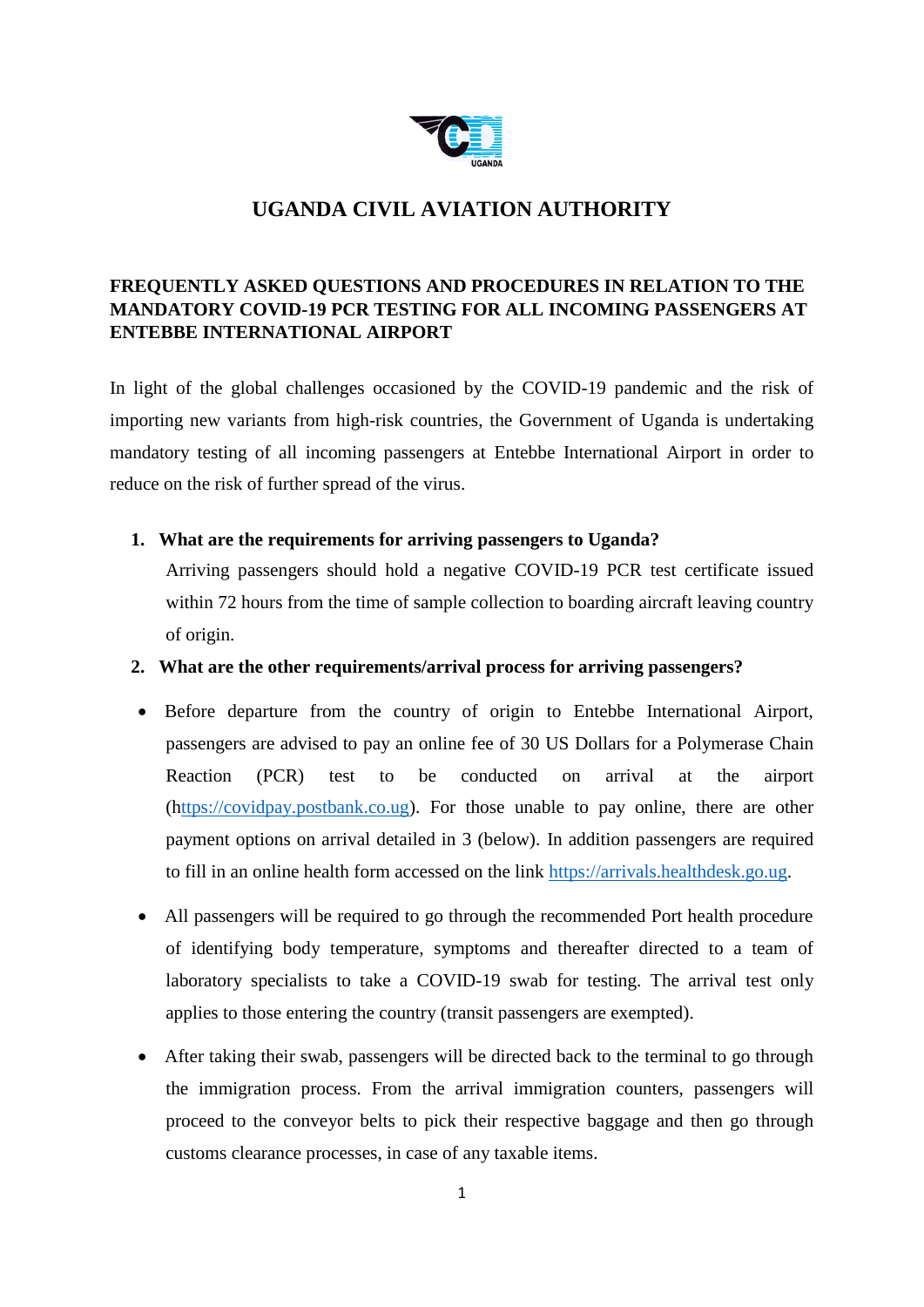• From the customs area, passengers will exit the terminal to an arranged passenger holding area to wait for their PCR test results, which shall be availed to them after about two hours and thirty minutes or less.

#### **3. What should passengers expect at the passenger holding area?**

- Passengers that may not have paid for their testing fees online will have the opportunity to pay for their testing fees at the various Post Bank kiosks located in the holding area.
- Passengers will be able to exchange currency and also have an option of paying for their testing fees using mobile money services, visa, credit cards or make cash payments at the various Post Bank Uganda kiosks.

#### **4. How long do passengers have to wait for their PCR test results?**

- From the time when a sample is collected on arrival, the passenger is expected to wait for a maximum of two hours and thirty minutes before release of the test results.
- Results will be sent to passengers by SMS or WhatsApp. Display monitors strategically placed in the holding area will also be used as well as the public address system to announce readiness of results.
- On receipt of the results, only passengers with negative COVID-19 PCR test certificates will be permitted to leave the holding area to proceed to their final destinations. Passengers with positive COVID-19 PCR test results will be isolated by the Port health staff and treated according to the Ministry of Health protocol for COVID-19.
- There is a dedicated tourism desk to facilitate tourists.

#### **5. What is the cost of a PCR test undertaken on arrival?**

30 US Dollars or equivalent.

#### 6. **What are the COVID 19 PCR test requirements in relation to children**?

• Children below six (6) years will be exempted from the requirement for a negative PCR test certificate if they are accompanied by parents holding a negative COVID -19 PCR test certificate. They will also be exempted from the arrival test.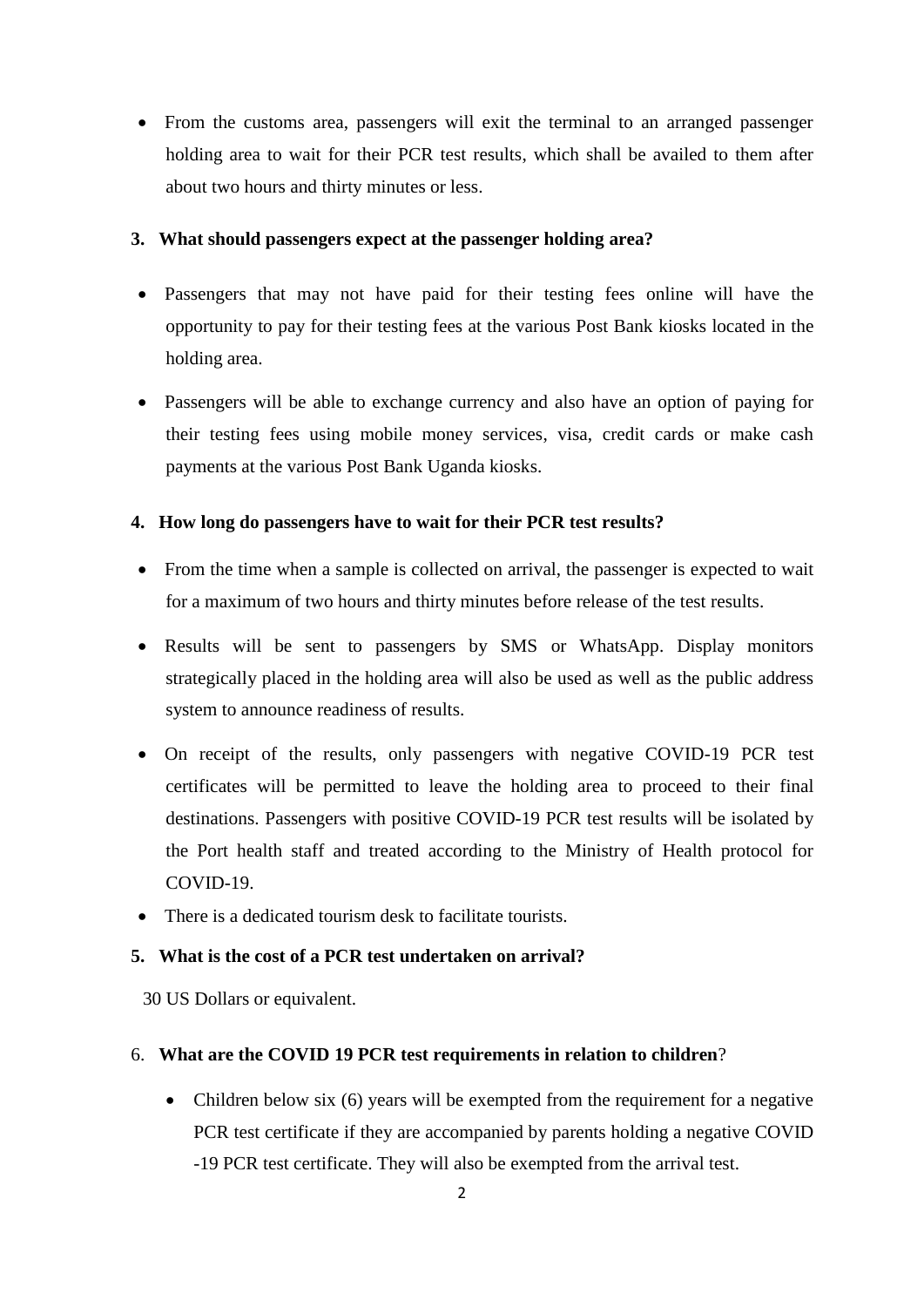### **7. How will passengers who test positive on arrival be handled?**

Passengers who test positive on arrival will be provided psychosocial support and transferred to the gazetted public and private treatment facilities where they will be managed for 7 days and discharged following a negative PCR test. The treatment will be free in public hospitals. However, passengers who opt for private hospitals will meet their own costs.

In the case of arriving tourists, if they are asymptomatic or with mild disease, they will be managed in the designated tourist hotels. The tourists who may progress to severe disease will be transferred to hospitals of their choice.

## **8. What are the requirements for departing passengers?**

- Passengers departing Uganda through Entebbe International Airport (EIA) must have an authentic negative COVID-19 PCR test certificate issued within 72 hours from the time of sample collection to boarding aircraft. In case the destination country's PCR test time requirements defer, they take priority.
- All COVID-19 PCR test certificates for departing passengers MUST indicate TRAVEL as the intended purpose of test.
- Passengers departing EIA are required to know, understand, and interpret COVID-19 requirements of the country they are travelling to.

## **9. How do passengers overcome curfew restrictions while in Uganda?**

 Passengers departing in curfew time with a valid air ticket shall be allowed to proceed to their destination airport by presentation of the passenger ticket to the authorities as evidence of going to the airport. Similarly, arriving passengers can present their passenger ticket or boarding pass as evidence of travel from the airport. Branded Airport taxis are also available from the airport.

## **10. What are the requirements for air transportation of human remains into the country?**

The following conditions should be fulfilled:

- Medical certificate of cause of death
- Post-mortem report or Comprehensive Medical Report from the attending doctor/health facility
- Embalming certificate (including embalming certificate for death due to COVID-19)